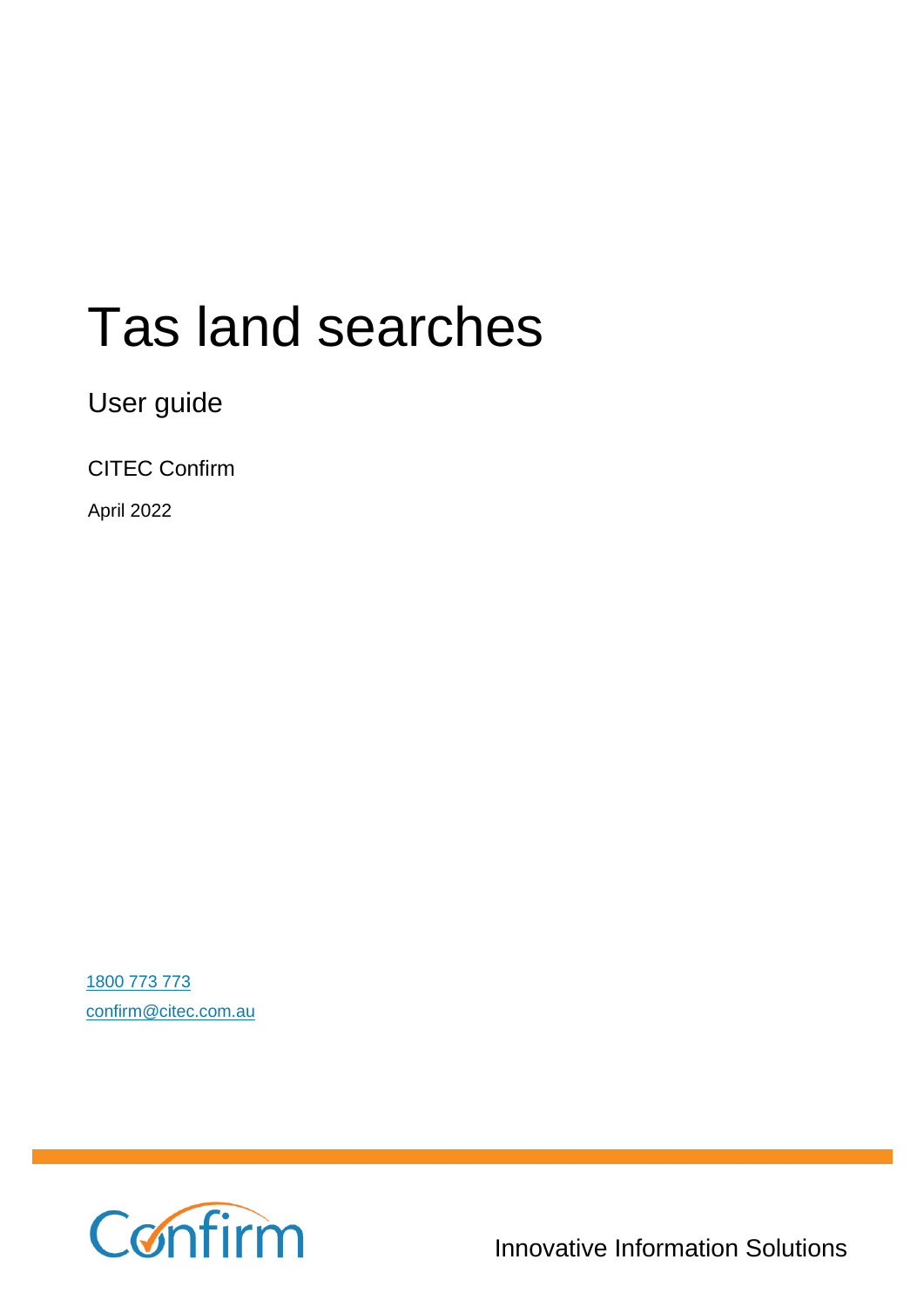### **Table of Contents**

| $\mathbf 1$  |     |       |  |
|--------------|-----|-------|--|
|              | 1.1 | 1.1.1 |  |
| $2^{\circ}$  | 1.2 |       |  |
|              | 2.1 |       |  |
|              | 2.2 |       |  |
|              | 2.3 |       |  |
|              | 2.4 |       |  |
|              | 2.5 |       |  |
|              | 2.6 |       |  |
| $\mathbf{3}$ |     |       |  |
|              | 3.1 |       |  |
|              | 3.2 |       |  |
|              | 3.3 |       |  |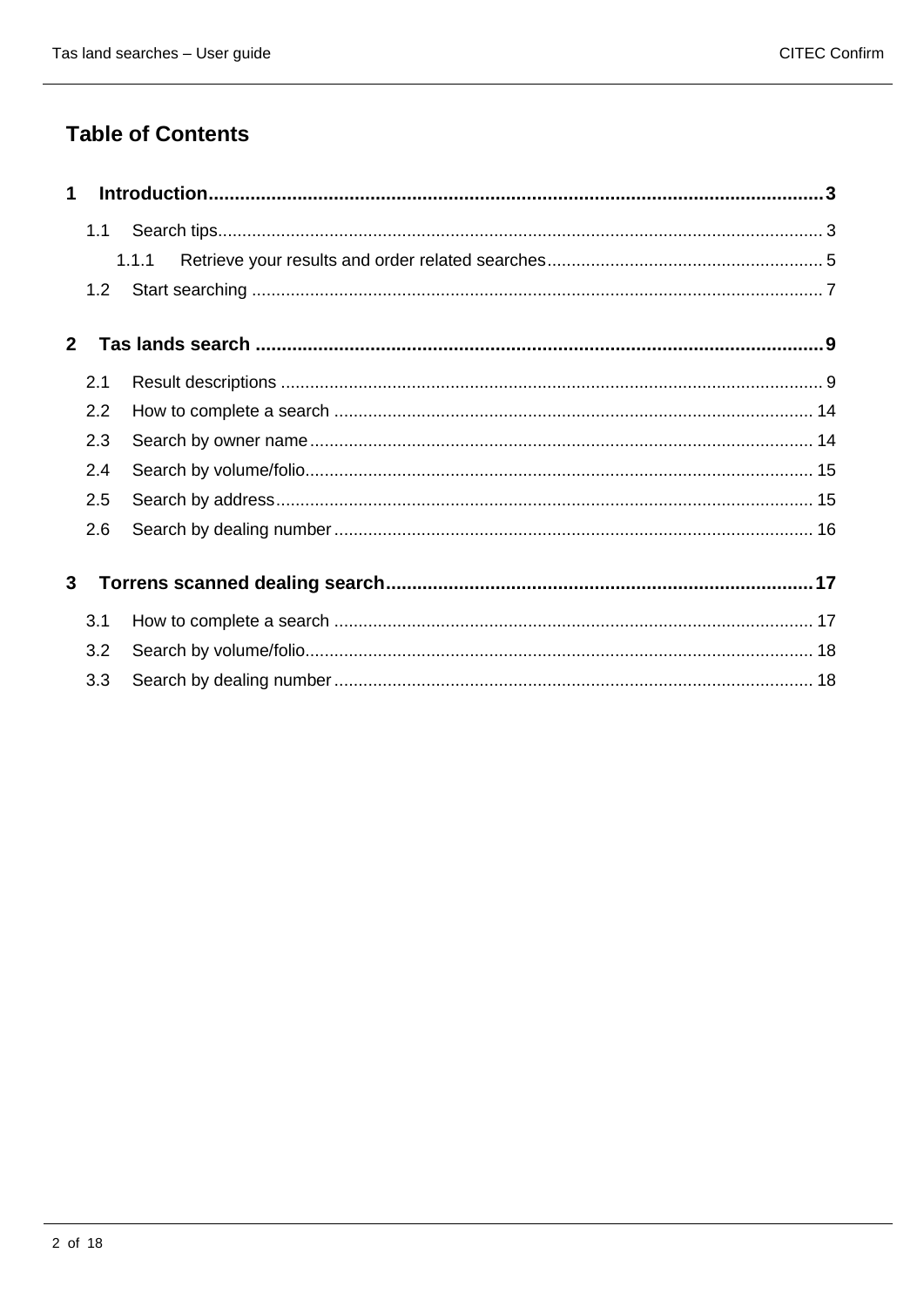# <span id="page-2-0"></span>**1 Introduction**

You can retrieve the following results through our online Tas land searches:

- $\blacktriangleright$ owner name browse
- $\blacktriangleright$ folio text
- folio plan  $\blacktriangleright$
- schedule of easements  $\blacktriangleright$
- $\blacktriangleright$ survey notes
- property report  $\blacktriangleright$
- $\blacktriangleright$ council certificate
- plan-related documents  $\blacktriangleright$
- $\blacktriangleright$ change of by laws
- adjusted values report  $\blacktriangleright$
- $\blacktriangleright$ unregistered dealings short and long report
- <span id="page-2-1"></span> $\blacktriangleright$ Torrens scanned dealings.

### **1.1 Search tips**

Our Tas land search screens share common elements to simplify searches.

#### **Email copy of your results**

On the search input screen, select the checkbox and include your email address to have your search results emailed to you.

|                             | <b>TAS Lands Torrens Scanned Dealing Search By Volume/Folio</b><br>Enter the required information below, then click Search to retrieve a list of possible matches.<br>* denotes mandatory fields. Please refer to help for further information. |
|-----------------------------|-------------------------------------------------------------------------------------------------------------------------------------------------------------------------------------------------------------------------------------------------|
| <b>Your Reference</b>       |                                                                                                                                                                                                                                                 |
| <b>Volume/Folio Details</b> | *<br>* Folio (Lot) Number<br>Volume (Plan) Number                                                                                                                                                                                               |
| Email                       | $\Box$ Yes, I would like an additional copy of my results emailed to:                                                                                                                                                                           |
| Clear All                   | Search                                                                                                                                                                                                                                          |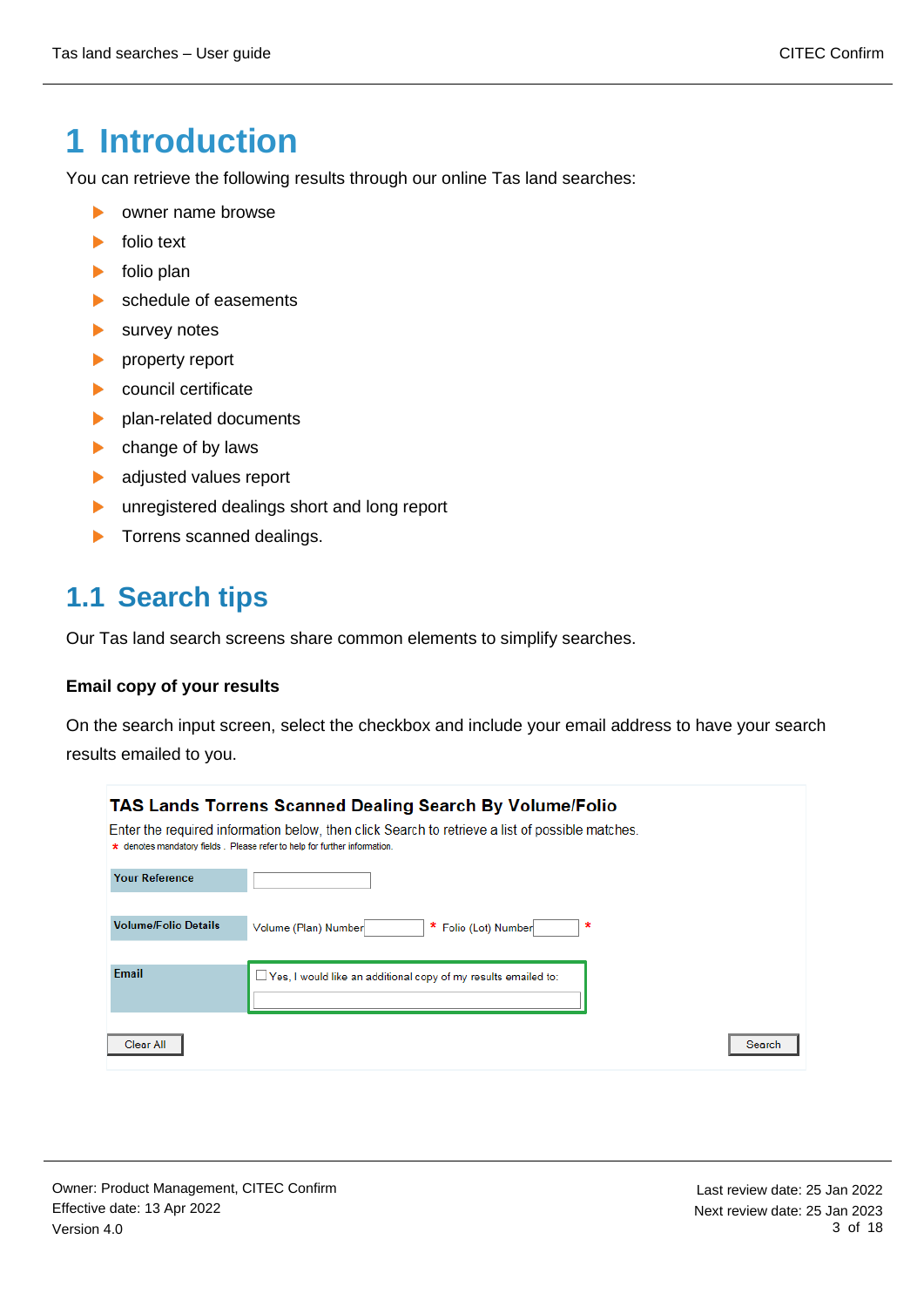#### **Add a reference for your search**

On the search input screen, you need to add your reference to easily identify your search later.

| <b>TAS Lands Torrens Scanned Dealing Search By Volume/Folio</b><br>Enter the required information below, then click Search to retrieve a list of possible matches.<br>* denotes mandatory fields. Please refer to help for further information. |                                                                       |        |  |  |
|-------------------------------------------------------------------------------------------------------------------------------------------------------------------------------------------------------------------------------------------------|-----------------------------------------------------------------------|--------|--|--|
| <b>Your Reference</b>                                                                                                                                                                                                                           |                                                                       |        |  |  |
| <b>Volume/Folio Details</b>                                                                                                                                                                                                                     | ∗<br>* Folio (Lot) Number<br>Volume (Plan) Number                     |        |  |  |
| Email                                                                                                                                                                                                                                           | $\Box$ Yes, I would like an additional copy of my results emailed to: |        |  |  |
| Clear All                                                                                                                                                                                                                                       |                                                                       | Search |  |  |

#### **Charge points are marked**

Charge points for searches are indicated by **\$** signs on the Search buttons. A search fee applies for each transaction when you click **\$ Search \$** to proceed with your order.

| <b>TAS Lands Torrens Scanned Dealing Browse</b> |                                                      |                 |              |  |
|-------------------------------------------------|------------------------------------------------------|-----------------|--------------|--|
|                                                 | Click the link(s) below to order related document(s) |                 |              |  |
| <b>Your Search</b>                              |                                                      |                 |              |  |
| <b>Your Reference</b>                           | <b>Test</b>                                          |                 |              |  |
| <b>Dealing Number</b>                           | C733766                                              |                 |              |  |
| <b>Your Results</b>                             |                                                      |                 |              |  |
| <b>Dealing Number</b>                           |                                                      | <b>Type</b>     |              |  |
| $\sqrt{$ C733766                                |                                                      | <b>MORTGAGE</b> |              |  |
| <b>Clear All</b>                                |                                                      |                 | \$ Search \$ |  |

#### **Results are stored in your Confirm inbox**

For most Tas land searches, you can view your results online immediately. The results are also stored in the Confirm inbox for 30 business days.

Access your inbox from the header menu located at the top right of every screen.

Home | Menu | Account Info | Inbox | Reports | Fees | Help | Log Off Account Bal: \$10.00 at 12:40:03 PM on Mar 4, 2022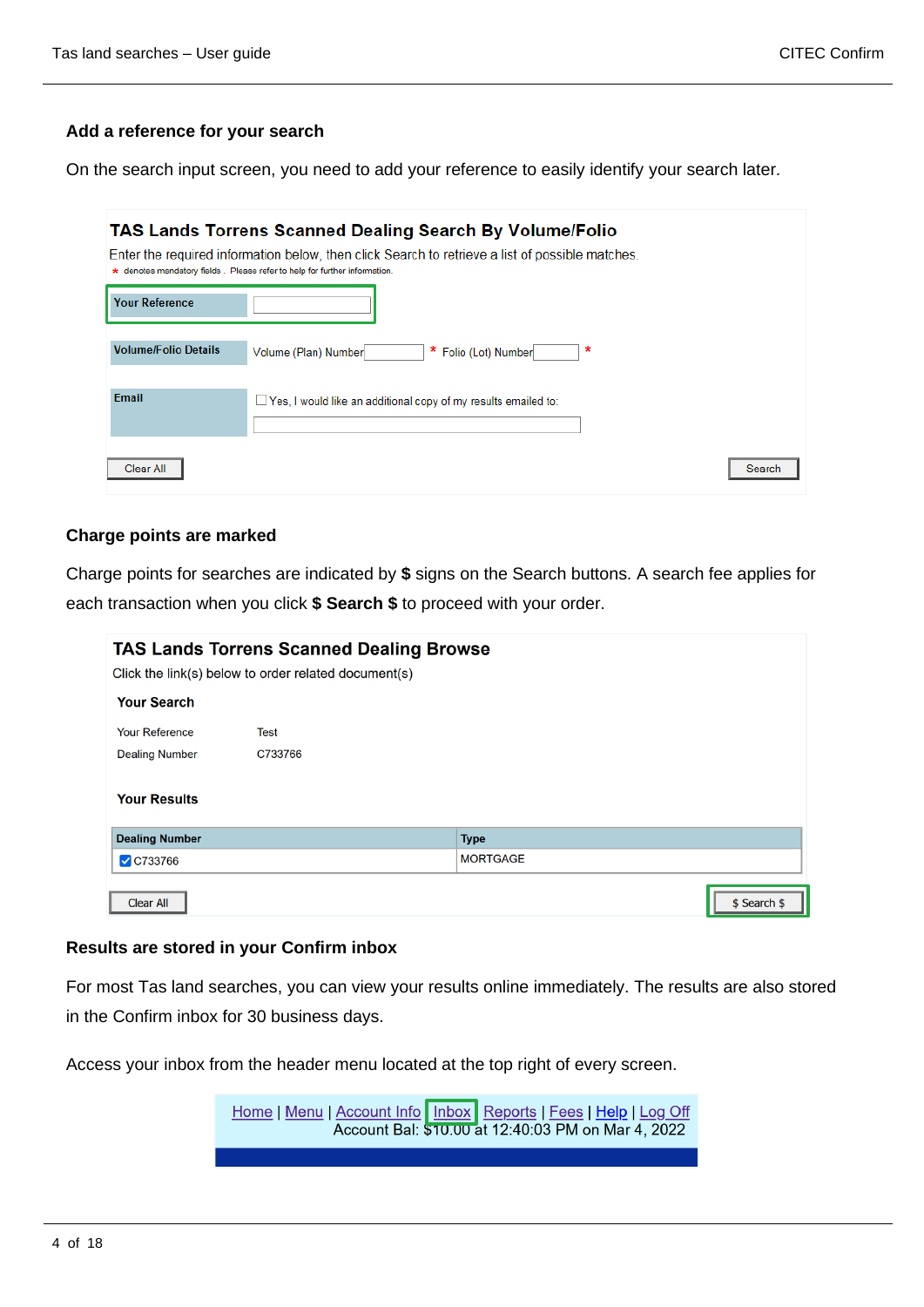#### <span id="page-4-0"></span>**1.1.1 Retrieve your results and order related searches**

After you provide your search details and search, a result screen will display. For Torrens scanned dealing searches, the screen flow is different. We explain the differences below.

#### **Searches other than Torrens scanned dealings**

Click **Select Documents** to choose the documents you'd like to order for a property.

| <b>TAS Lands Owner Name Browse</b><br>Click the link(s) below to order related document(s) |              |             |                |                         |  |  |
|--------------------------------------------------------------------------------------------|--------------|-------------|----------------|-------------------------|--|--|
| <b>Your Search</b>                                                                         |              |             |                |                         |  |  |
| <b>Your Reference</b>                                                                      | 123456       |             |                |                         |  |  |
| Surname                                                                                    | Smith        |             |                |                         |  |  |
| Given Name(s)                                                                              | John         |             |                |                         |  |  |
|                                                                                            |              |             |                |                         |  |  |
| <b>Your Results</b>                                                                        |              |             |                |                         |  |  |
| <b>View Search Receipt</b>                                                                 |              |             |                |                         |  |  |
| Volume                                                                                     | <b>Folio</b> | <b>Name</b> | <b>Address</b> |                         |  |  |
| 12345                                                                                      | 14           |             |                | <b>Select Documents</b> |  |  |

Then, select the document you'd like to order.

| <b>TAS Lands Document Select</b><br>Select the Document(s) required and click Search |                                                                                                                                               |  |  |  |  |
|--------------------------------------------------------------------------------------|-----------------------------------------------------------------------------------------------------------------------------------------------|--|--|--|--|
| <b>Your Search</b>                                                                   |                                                                                                                                               |  |  |  |  |
| Your Reference                                                                       | AF: 7863/90                                                                                                                                   |  |  |  |  |
| Volume                                                                               | 54512                                                                                                                                         |  |  |  |  |
| Folio                                                                                | 14                                                                                                                                            |  |  |  |  |
| <b>Address</b>                                                                       | 13 BROADWATERS PDE, SANDY BAY TAS 7005                                                                                                        |  |  |  |  |
| <b>Available Documents</b>                                                           |                                                                                                                                               |  |  |  |  |
|                                                                                      | A Folio Text & Plan search can be ordered by selecting both Folio Text and Folio Plan for the same single document fee.                       |  |  |  |  |
|                                                                                      | A Survey Notes & Plan search can be ordered by selecting both Survey Notes and Folio Plan for the same single document fee.                   |  |  |  |  |
|                                                                                      | A Schedule of Easements & Plan search can be ordered by selecting both Schedule of Easements and Folio Plan for the same single document fee. |  |  |  |  |
| $\Box$ Folio Text                                                                    |                                                                                                                                               |  |  |  |  |
| $\Box$ Folio Plan                                                                    |                                                                                                                                               |  |  |  |  |
| □ Schedule of Easements                                                              |                                                                                                                                               |  |  |  |  |
| Survey Notes                                                                         |                                                                                                                                               |  |  |  |  |
| Property Report                                                                      |                                                                                                                                               |  |  |  |  |
| □ Council Certificate                                                                |                                                                                                                                               |  |  |  |  |
| Plan Related Documents                                                               |                                                                                                                                               |  |  |  |  |
| □ Adjusted Values Report                                                             |                                                                                                                                               |  |  |  |  |
| <b>Clear All</b>                                                                     | \$ Search \$                                                                                                                                  |  |  |  |  |

Owner: Product Management, CITEC Confirm Effective date: 13 Apr 2022 Version 4.0

Last review date: 25 Jan 2022 Next review date: 25 Jan 2023 5 of 18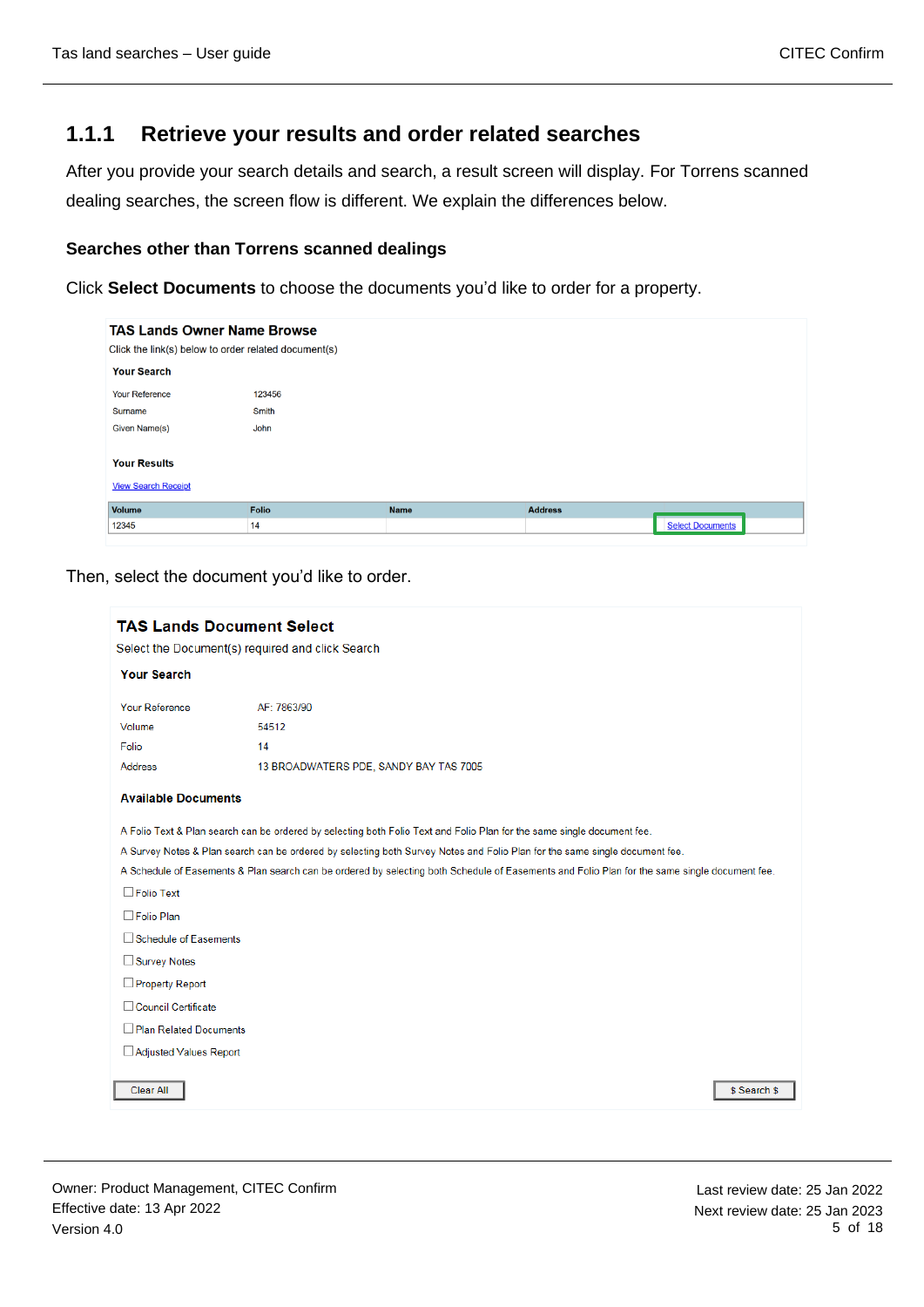#### **Torrens scanned dealing searches**

For Torrens scanned dealing searches, after you provide your search details and search, select the document/s you require and click **\$ Search \$** to order them.

| <b>TAS Lands Torrens Scanned Dealing Browse</b><br>Click the link(s) below to order related document(s) |         |  |                 |  |              |
|---------------------------------------------------------------------------------------------------------|---------|--|-----------------|--|--------------|
| <b>Your Search</b>                                                                                      |         |  |                 |  |              |
| <b>Your Reference</b>                                                                                   | Test    |  |                 |  |              |
| <b>Dealing Number</b>                                                                                   | C733766 |  |                 |  |              |
| <b>Your Results</b>                                                                                     |         |  |                 |  |              |
| <b>Dealing Number</b>                                                                                   |         |  | <b>Type</b>     |  |              |
| C733766                                                                                                 |         |  | <b>MORTGAGE</b> |  |              |
| <b>Clear All</b>                                                                                        |         |  |                 |  | \$ Search \$ |

Select **COMPLETED** to continue to the result summary page and access your search results.

|                                                                                                                                                                                                                                                                                  | <b>TAS Lands Torrens Scanned Dealing Result</b> |  |  |  |  |
|----------------------------------------------------------------------------------------------------------------------------------------------------------------------------------------------------------------------------------------------------------------------------------|-------------------------------------------------|--|--|--|--|
| Click the individual Result link to view the search result.<br>WARNING: Do not refresh this screen - you will incur extra charges.<br>If the Refresh button is clicked each search will be resubmitted (whether the Result is completed or not) and another fee will be charged. |                                                 |  |  |  |  |
| <b>Your Reference</b>                                                                                                                                                                                                                                                            | <b>Result</b>                                   |  |  |  |  |
| Test                                                                                                                                                                                                                                                                             | <b>COMPLETED</b>                                |  |  |  |  |
|                                                                                                                                                                                                                                                                                  |                                                 |  |  |  |  |

On the result summary screen, you can view your results and order additional searches via 'Other Related Searches'.

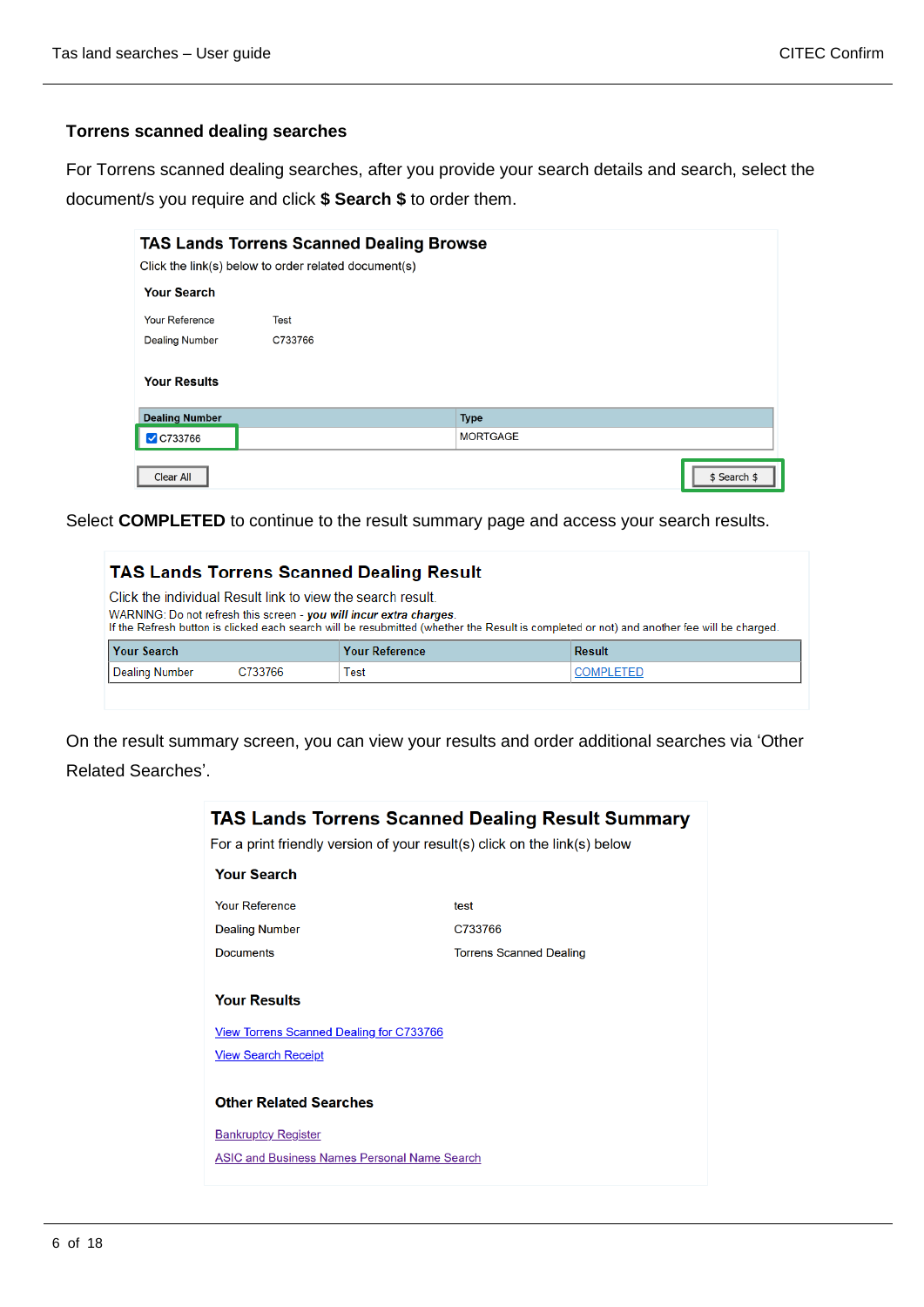# <span id="page-6-0"></span>**1.2 Start searching**

From the Confirm main menu, under Land Searches, select **TAS Land Searches** and the search you require.

| <b>Land Searches</b>                                                                                                                                                                                                                                                    | <b>Corporate and Individual Searches</b>                           |
|-------------------------------------------------------------------------------------------------------------------------------------------------------------------------------------------------------------------------------------------------------------------------|--------------------------------------------------------------------|
| <b>D ACT</b> Land Searches<br><b>D</b> NSW Land Searches                                                                                                                                                                                                                | 2 ASIC and Business Name Searches<br><b>D</b> Commercial Enquiries |
| <b>El NSW Land Tax and Valuation Certificates</b>                                                                                                                                                                                                                       | <b>D</b> Bankruptcy Register                                       |
| <b>El NT Land Searches</b>                                                                                                                                                                                                                                              | <b>D</b> PPSR - Personal Property Securities Register              |
| <b>D</b> QLD Contaminated Land Search                                                                                                                                                                                                                                   |                                                                    |
| <b>D</b> QLD Land Searches                                                                                                                                                                                                                                              | <b>Vehicle Searches and Lodgements</b>                             |
| <b>D</b> QLD Land Tax Certificates                                                                                                                                                                                                                                      | <b>D</b> QLD Motor Vehicle Register                                |
| <b>D</b> SA Land Searches                                                                                                                                                                                                                                               | <b>Court eFiling</b>                                               |
| <b>El</b> TAS Land Searches                                                                                                                                                                                                                                             | 2 QCAT - QLD Civil and Administrative Tribunal eFiling             |
| <b>El</b> Telco Cable Search<br><b>D</b> VIC Land Searches                                                                                                                                                                                                              | <b>D</b> QLD Magistrates Court eFiling                             |
| <b>D</b> WA Land Searches                                                                                                                                                                                                                                               | <b>D</b> VIC County Court eFiling                                  |
|                                                                                                                                                                                                                                                                         | <b>D</b> VIC Magistrates Court eFiling                             |
| <b>Property Conveyancing and Settlements</b>                                                                                                                                                                                                                            | <b>D</b> Court Filing - Manual Services                            |
| <b>El National Settlement Services</b>                                                                                                                                                                                                                                  | 2 QCAT - Neighbourhood Disputes Registry Search (Tree and Fence)   |
| <b>El NSW Conveyancing</b>                                                                                                                                                                                                                                              | <b>Police Searches</b>                                             |
| <b>D</b> QLD Conveyancing                                                                                                                                                                                                                                               | <b>D QLD Property Crime Reports</b>                                |
| <b>D</b> QLD Transport & Main Roads Property Search<br><b>N</b> VIC Conveyancing                                                                                                                                                                                        | <b>D QLD</b> Traffic Incident Reports                              |
| <b>El VIC Property Sales History Report</b>                                                                                                                                                                                                                             | <b>D</b> VIC Crime Reports                                         |
|                                                                                                                                                                                                                                                                         |                                                                    |
| <b>Manual Services</b>                                                                                                                                                                                                                                                  |                                                                    |
| <b>El National Manual Services</b>                                                                                                                                                                                                                                      |                                                                    |
| <b>O</b> TAS Lands Search By:<br>Documents available through this search are:<br><b>Folio Plan</b><br><b>Folio Text</b>                                                                                                                                                 |                                                                    |
| <b>Survey Notes</b><br>Survey Plan<br><b>Property Report</b><br>Unregistered Dealing (Short & Long Reports)<br><b>Adjusted Values Report</b><br><b>Schedule of Easements</b>                                                                                            |                                                                    |
| Council Certificate<br>Change of By-Laws<br><b>Plan Related Documents</b>                                                                                                                                                                                               |                                                                    |
| <b>D</b> Owner Name                                                                                                                                                                                                                                                     |                                                                    |
| Volume/Folio                                                                                                                                                                                                                                                            |                                                                    |
|                                                                                                                                                                                                                                                                         |                                                                    |
| <b>D</b> Address                                                                                                                                                                                                                                                        |                                                                    |
| Dealing Number                                                                                                                                                                                                                                                          |                                                                    |
| <b>O</b> Torrens Scanned Dealing Search By:                                                                                                                                                                                                                             |                                                                    |
| Only Scanned Torrens Documents are available through this search.<br>A Torrens Dealing could be a transfer, mortgage, easement or<br>caveat, or an instrument such as a covenant. This search is<br>available for dealings registered from 13 May 1991 onwards. Not all |                                                                    |
| dealings are scanned electronically.                                                                                                                                                                                                                                    |                                                                    |
| Volume/Folio                                                                                                                                                                                                                                                            |                                                                    |
| Dealing Number                                                                                                                                                                                                                                                          |                                                                    |
|                                                                                                                                                                                                                                                                         |                                                                    |
|                                                                                                                                                                                                                                                                         |                                                                    |

Owner: Product Management, CITEC Confirm Effective date: 13 Apr 2022 Version 4.0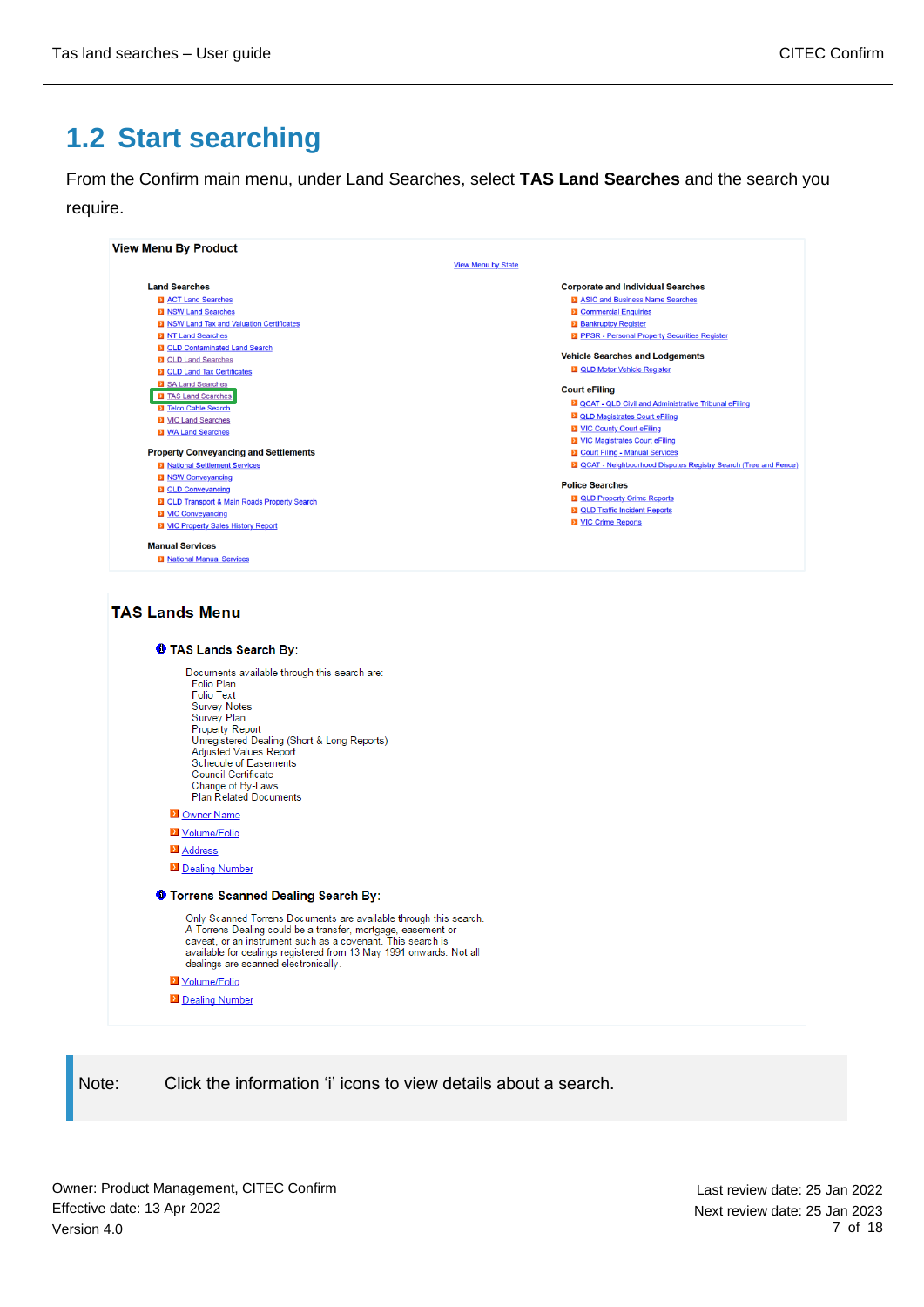Information on ordering all search types is in the following sections of this guide. You can also access Help online, from the header menu on each search screen.

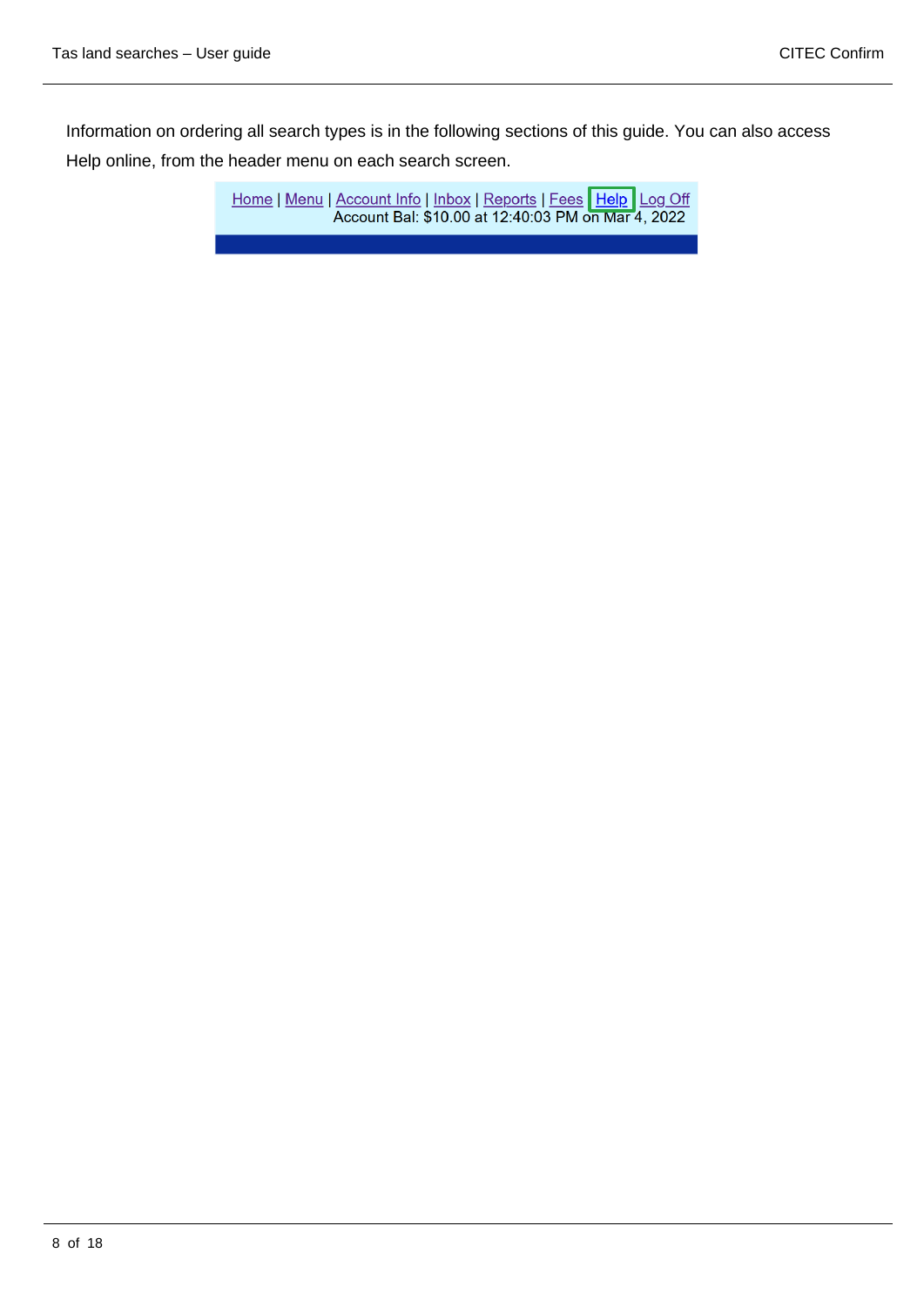# <span id="page-8-0"></span>**2 Tas lands search**

The Tas lands search provides the following results:

- owner name browse ь
- folio text **No.**
- folio plan  $\blacktriangleright$
- $\mathbf{L}$ schedule of easements
- $\blacktriangleright$ survey notes
- $\mathbf{L}$ property report
- $\mathbf{L}$ council certificate
- plan-related documents  $\blacktriangleright$
- $\blacktriangleright$ change of by laws
- adjusted values report  $\mathbf{L}$
- unregistered dealings short and long report.  $\blacktriangleright$  .

In this section, you can find result descriptions for the above and instructions on [how to search.](#page-13-0)

# <span id="page-8-1"></span>**2.1 Result descriptions**

#### **Adjusted values report**

Adjustment factors adjust the levels of value for all property in a particular locality and valuation classification. This enables the land tax and council rates for a property to more closely reflect its current market value in the interim years between an official statutory revaluation.

You might want to identify the adjustment factors for a property:

- to see if rates and water bills might increase or decrease  $\blacktriangleright$
- to review the rent for a property  $\blacktriangleright$
- if purchasing a property.  $\blacktriangleright$

View a sample [adjusted values report.](https://www.confirm.com.au/wp-content/uploads/tas_land_adjustedvalues_sample.pdf)

#### **Council certificate**

A council certificate may show any restriction that a local authority has to connect lots to a water supply or sewerage system. The council seals the certificate, and it is often signed by members of council, the solicitor and the surveyor to act for the owner.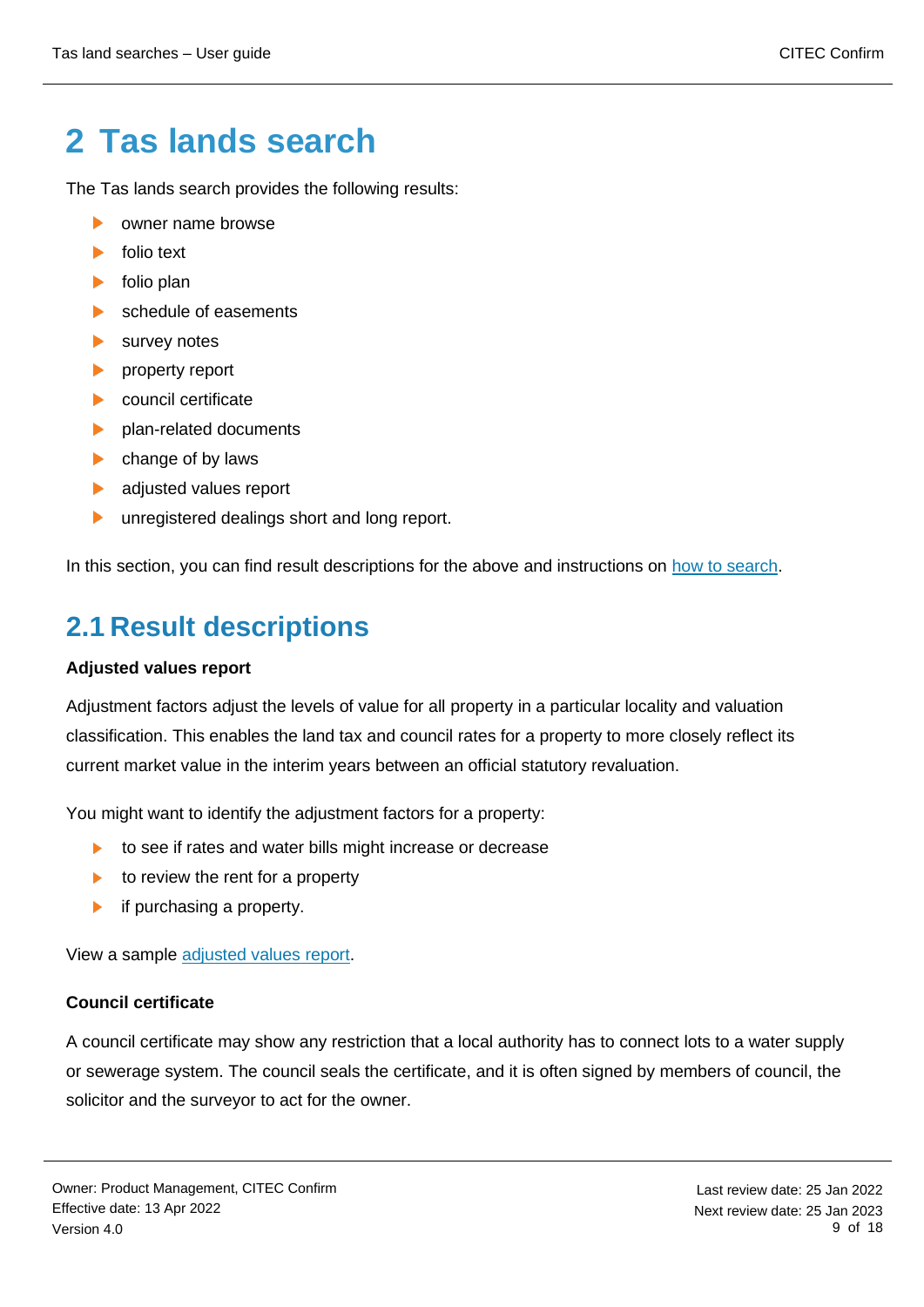A council certificate may be useful to consider when buying property in a subdivision. It can show whether a local authority has declared that it cannot provide a sewerage or water connection to the property.

View a sample [council certificate.](https://www.confirm.com.au/wp-content/uploads/tas_land_councilcertificate_sample.pdf)

#### **Registered change of by-laws for a strata scheme**

The body corporate of a strata scheme can make its own by-laws, which cover managing common property and the use and enjoyment of the lots and common property. For example, they could:

- b. require occupiers and visitors to park in a designated area
- allow only one small dog per lot.  $\blacktriangleright$

The body corporate can also change by-laws. The body corporate lodges by-laws and change of bylaws documents with the land titles office for registration.

Not all strata titles will have a change of by-laws document available.

View a sample [change of by-laws result.](https://www.confirm.com.au/wp-content/uploads/tas_land_changebylaws_sample.pdf)

#### **Folio text (commonly referred to as a certificate of title, or folio of the register)**

The folio text includes the:

- $\blacktriangleright$ volume and folio number unique to the title
- edition K.
- b. issue date of that title edition
- description of the land  $\blacktriangleright$
- current registered owner's name  $\blacktriangleright$
- interests registered against the land (for example mortgages, caveats or easements)  $\blacktriangleright$
- unregistered dealings.  $\mathbf{E}$  .

The folio text and folio plan together provide a title search. You might need a current title search when you:

- $\blacktriangleright$ require proof of land ownership
- seek planning or building approval  $\blacktriangleright$
- buy a property.  $\blacktriangleright$

View a sample [folio text result.](https://www.confirm.com.au/wp-content/uploads/tas_land_foliotext_sample.pdf)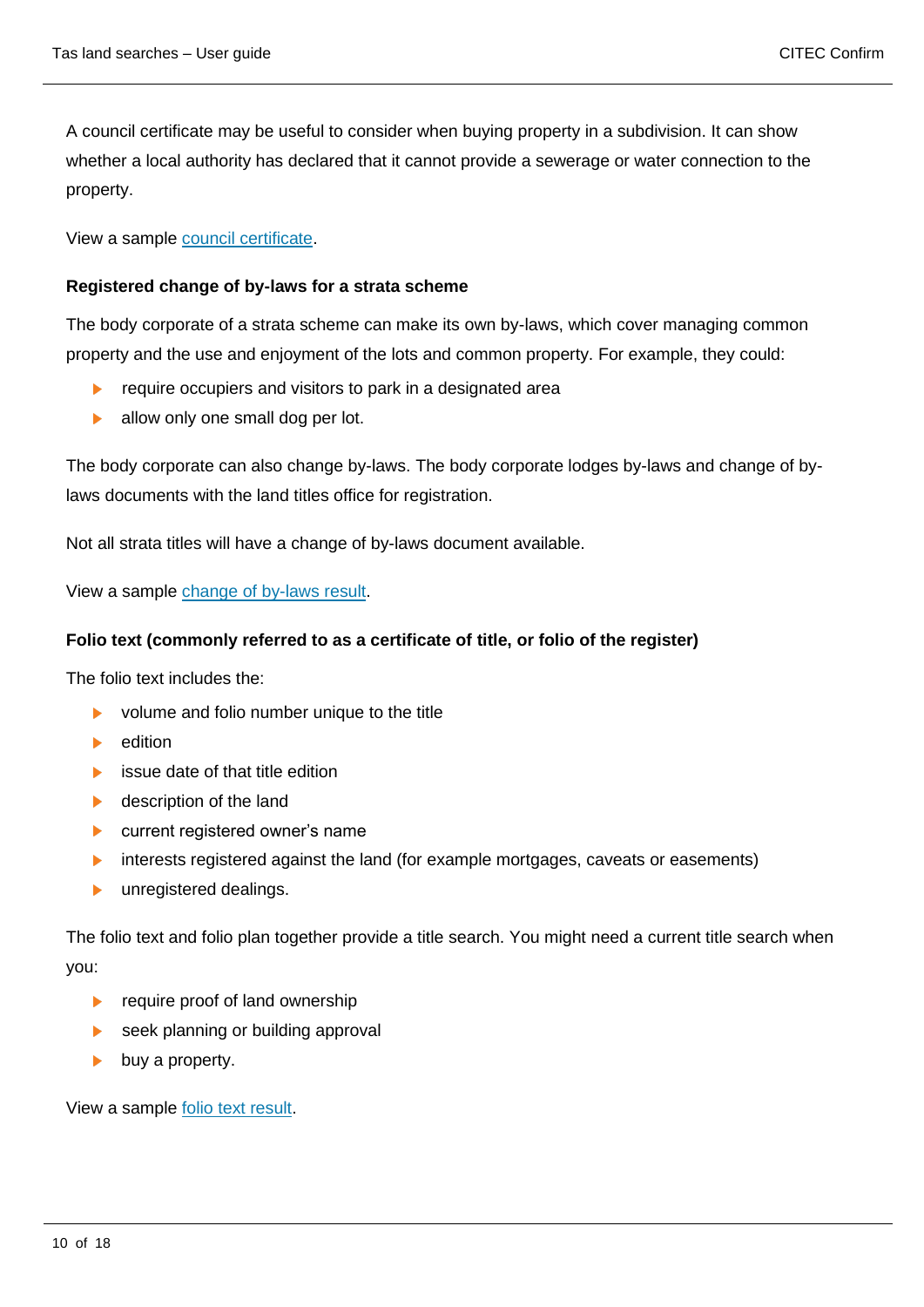#### **Folio plan**

The folio plan is a land diagram, usually illustrating the property size and shape, and the boundaries to adjoining properties.

The plan supports the folio text. It includes information about:

- whether the land was surveyed  $\mathbf{b}$  .
- $\blacktriangleright$ if the plan was compiled from other plans
- whether the diagram is a sketch by way of illustration only  $\blacktriangleright$
- $\blacktriangleright$ registered number and lot numbers.

They may also show land areas and scale, boundary lengths and bearings, and marked easements. Meanwhile, the folio plan for a strata scheme (for example units/apartments) will include:

- $\mathbf{b}$  . lot areas
- name and address of the body corporate  $\mathbf{b}$  .
- general unit entitlements  $\blacktriangleright$
- common property.

The folio text and folio plan together provide a copy of a title search.

View a sample [folio plan result.](https://www.confirm.com.au/wp-content/uploads/tas_land_folioplan_sample.pdf)

#### **Plan-related searches**

Plan-related documents usually relate to the survey plan. They may include amendments to survey notes, and correspondence between the land titles office and interested parties about the plan.

View a sample [plan-related searches result.](https://www.confirm.com.au/wp-content/uploads/tas_land_councildocuments_sample.pdf)

#### **Property report**

A property report includes the property ID number and address, municipality, rate payers, title number and current owner/s. Improvements on the land are also available. They include:

- ▶ type and area of improvement/s
- $\blacktriangleright$ construction year of the main building
- roof and wall materials **No.**
- land area.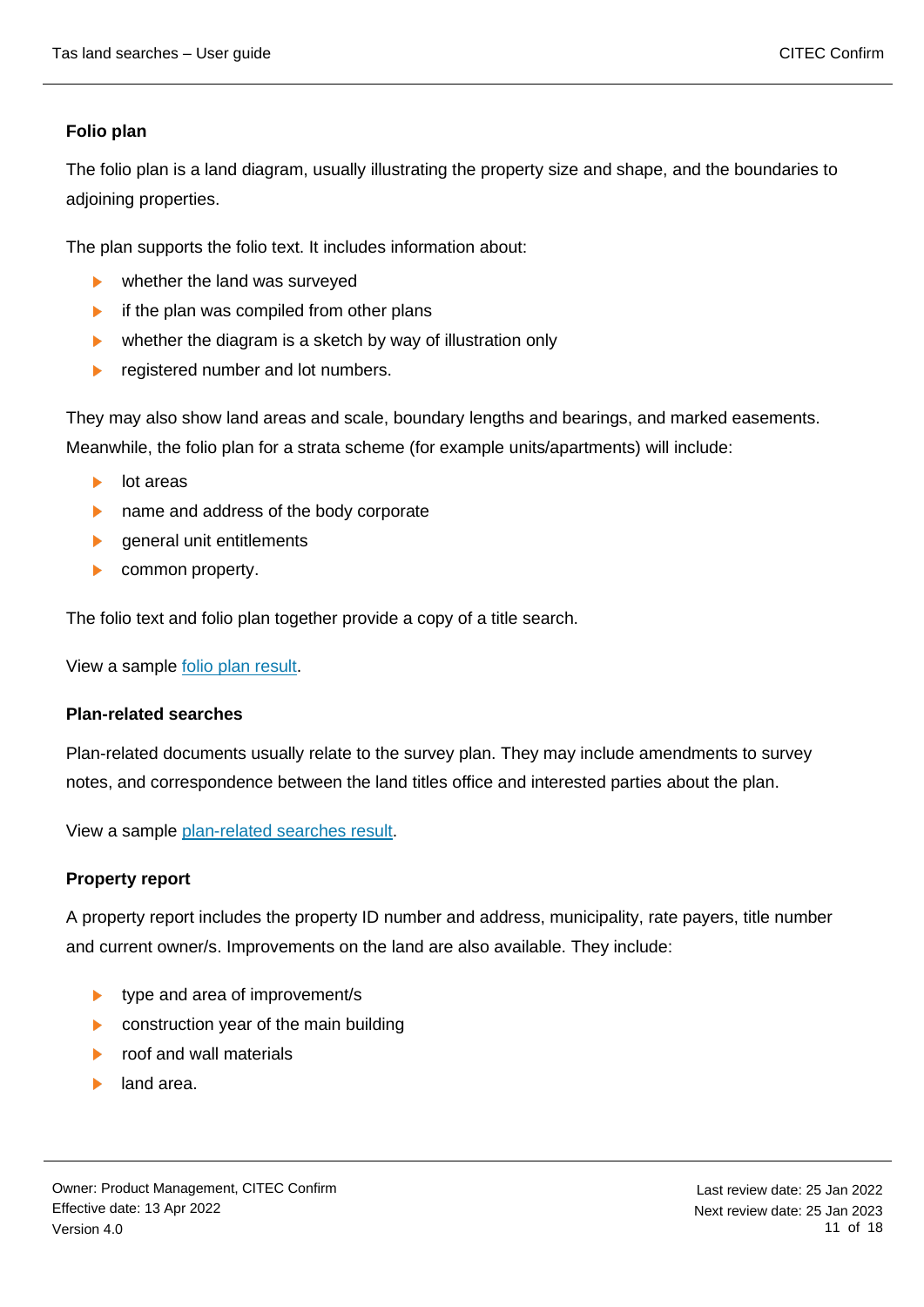The property report also shows the two most recent sales (from July 1982 onwards) and government valuations. It may include a basic map which depicts the property and surrounding properties.

A property report may be useful if you're looking to buy property and would like to check:

- building age, size, and construction materials
- land area  $\mathbf{b}$  .
- last government valuation and sale price for the property.

View a sample [property report.](https://www.confirm.com.au/wp-content/uploads/tas_land_propertyvaluations_sample.pdf)

#### **Schedule of easements**

A schedule of easements sets out any easements or covenants that affect the titles. These might include:

- drainage  $\blacktriangleright$
- $\blacktriangleright$  pipeline
- power supply
- right of carriageway or footway  $\blacktriangleright$
- restrictive covenant or fencing covenant.  $\blacktriangleright$

Not all titles will have a schedule of easements. Some easements are in the second schedule of the folio text, and some titles aren't affected by easements.

A schedule of easements may be useful when buying a property, as it may provide information about access to the land, and any restrictions on its use.

View a sample [schedule of easements.](https://www.confirm.com.au/wp-content/uploads/tas_land_scheduleeasements_sample.pdf)

#### **Survey notes**

Survey notes are registered documents that go with a survey plan. The survey notes vary depending on the survey age, but will contain the areas, bearings and distances for individual lots.

It may also include the surveyor's name, survey date, calculations, observations, notes, and where boundaries have been resurveyed.

A copy of the survey notes for a title may be useful if you're interested in the land's history. Sometimes the survey notes document the age of fences and buildings and record other items on the land.

View a sample [survey notes result.](https://www.confirm.com.au/wp-content/uploads/tas_land_surveynotes_sample.pdf)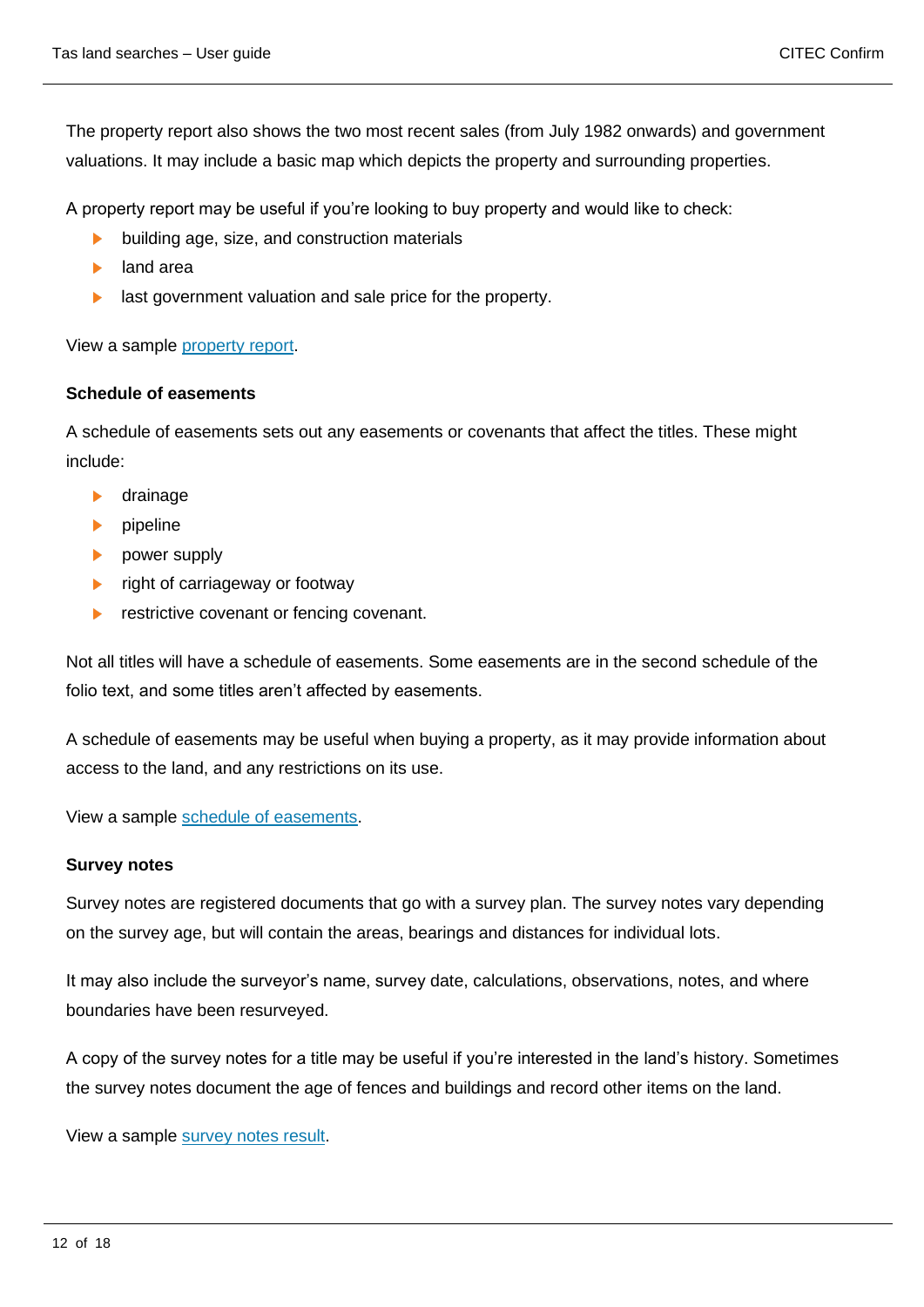#### **Unregistered dealings long report**

The unregistered dealings long report includes:

- title reference
- K. dealing number
- full description of the dealing/s  $\blacktriangleright$
- lodging party  $\blacktriangleright$
- $\blacktriangleright$  . date dealing was lodged with the land titles office.

An unregistered dealings report is also known as a 'check search' in other states.

This report may be useful to view the details of unregistered dealings recently lodged with the land titles office. Not all titles will have an unregistered dealings long report document available.

View a sample [unregistered dealings long report.](https://www.confirm.com.au/wp-content/uploads/tas_land_unregdealingslong_sample.pdf)

#### **Unregistered dealings short report**

The unregistered dealings short report details any dealings registered on a certificate of title in the last 90 days, and any dealings yet to be registered on a certificate of title. The report includes:

- $\blacktriangleright$  title reference
- $\blacktriangleright$ date dealing was lodged
- $\blacktriangleright$ dealing type (for example mortgage, priority notice, transfer)
- **instrument number**
- $\blacktriangleright$ date dealing was registered (if applicable).

An unregistered dealings short report may be useful to check whether any unregistered dealings have recently been lodged with the land titles office. Not all titles have an unregistered dealings short report document available.

View a sample [unregistered dealings short report.](https://www.confirm.com.au/wp-content/uploads/tas_land_unregdealingsshort_sample.pdf)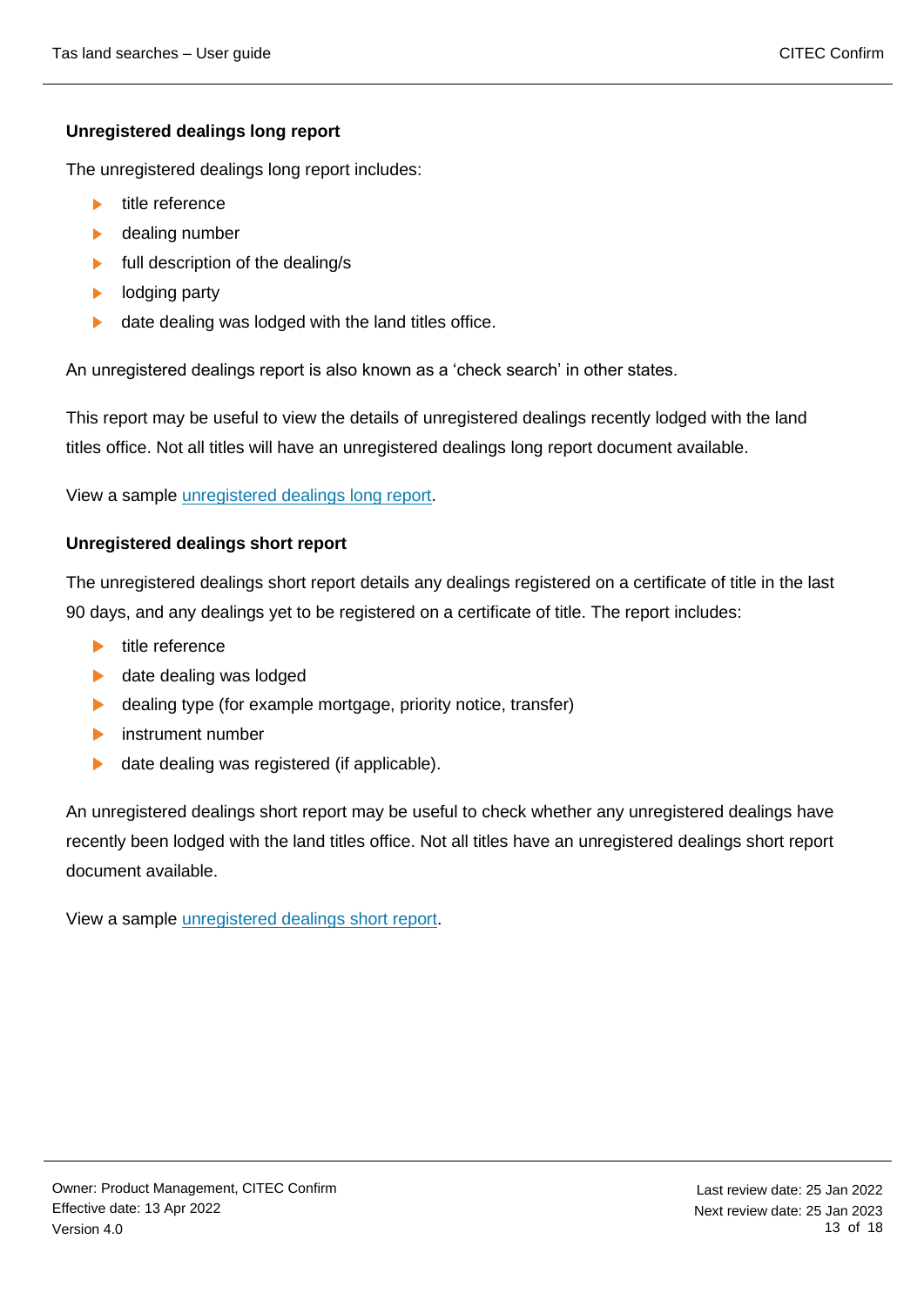\$ Search \$

### <span id="page-13-0"></span>**2.2 How to complete a search**

For a Tas lands search, you can search by:

- owner name ь
- volume/folio ь
- address K.
- $\blacktriangleright$ dealing number.

To search, follow these steps:

- 1. On the search details input screen, enter the details you're searching, your reference and search.
- 2. The browse screen will display. Click **Select Documents**, choose the documents you'd like to order and select **\$ Search \$**.
- 3. A result summary page will display where you can access your search results.

### <span id="page-13-1"></span>**2.3 Search by owner name**

Note: For an individual's name, you must enter at least a **Surname**.

|                       | <b>TAS Lands Owner Name Search</b>                                                                                                                                                                                                            |
|-----------------------|-----------------------------------------------------------------------------------------------------------------------------------------------------------------------------------------------------------------------------------------------|
|                       | Enter as many details as possible to refine your search. You will select from a list of possible matches based on this criteria<br>* denotes mandatory fields and * denotes conditional fields. Please refer to help for further information. |
| <b>Your Reference</b> | AF:7863/90                                                                                                                                                                                                                                    |
| <b>Owner Details</b>  | Enter either Surname/Given Name(s) OR Company Name                                                                                                                                                                                            |
| <b>Surname</b>        | $\ast$<br><b>Ibbott</b>                                                                                                                                                                                                                       |
| <b>Given Name(s)</b>  | *<br>Robert                                                                                                                                                                                                                                   |
| <b>Company Name</b>   | $\ast$                                                                                                                                                                                                                                        |
| Email                 | ■ Yes, I would like an additional copy of my results emailed to:<br>i.smith@smithlaw.com.au<br>×                                                                                                                                              |

Clear All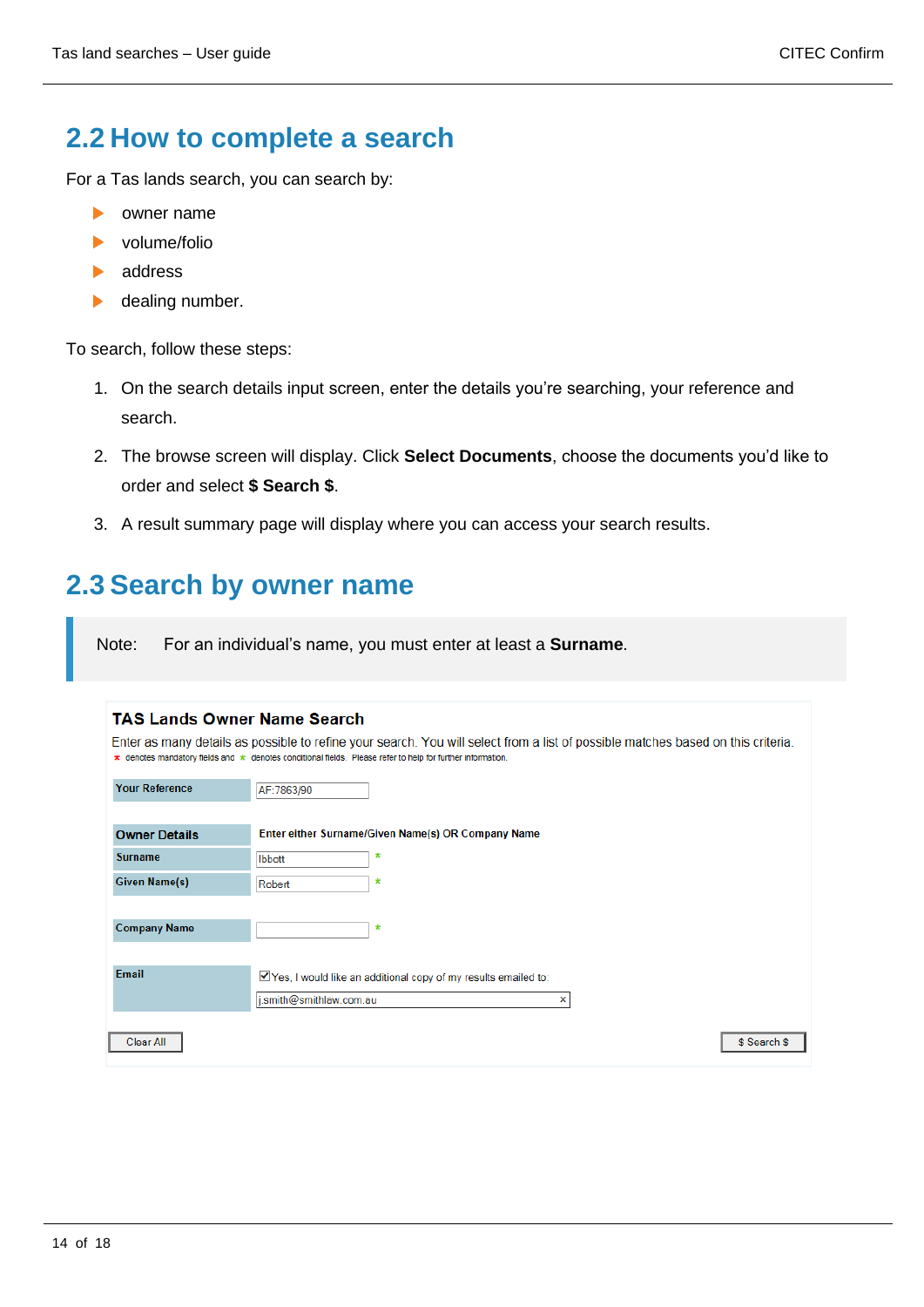# <span id="page-14-0"></span>**2.4 Search by volume/folio**

#### **TAS Lands Search By Volume/Folio**

- Enter the required information below, then click Search to retrieve a list of possible matches.
- \* denotes mandatory fields. Please refer to help for further information.

| <b>Your Reference</b>       |                                                                  |
|-----------------------------|------------------------------------------------------------------|
| <b>Volume/Folio Details</b> | * Folio (Lot) Number<br>Volume (Plan) Number                     |
| Email                       | □ Yes, I would like an additional copy of my results emailed to: |
| Clear All                   | Search                                                           |

# <span id="page-14-1"></span>**2.5 Search by address**

| <b>TAS Lands Search By Address</b>                                                                                                                                                                            |                                                                       |  |  |  |  |
|---------------------------------------------------------------------------------------------------------------------------------------------------------------------------------------------------------------|-----------------------------------------------------------------------|--|--|--|--|
| Enter the required information below, then click Search to retrieve a list of possible matches.<br>* denotes mandatory fields and * denotes conditional fields. Please refer to help for further information. |                                                                       |  |  |  |  |
| <b>Your Reference</b>                                                                                                                                                                                         |                                                                       |  |  |  |  |
| <b>Property Name</b>                                                                                                                                                                                          | * eg. The Manor                                                       |  |  |  |  |
| <b>Street Number</b>                                                                                                                                                                                          | $\ast$                                                                |  |  |  |  |
| <b>Street Name</b>                                                                                                                                                                                            | * eg. Main                                                            |  |  |  |  |
| <b>Street Type</b>                                                                                                                                                                                            | *<br>Select<br>eg. Street<br>$\checkmark$                             |  |  |  |  |
| <b>Suburb</b>                                                                                                                                                                                                 | $\ast$                                                                |  |  |  |  |
|                                                                                                                                                                                                               |                                                                       |  |  |  |  |
| Email                                                                                                                                                                                                         | $\Box$ Yes, I would like an additional copy of my results emailed to: |  |  |  |  |
|                                                                                                                                                                                                               |                                                                       |  |  |  |  |
| Clear All                                                                                                                                                                                                     | Search                                                                |  |  |  |  |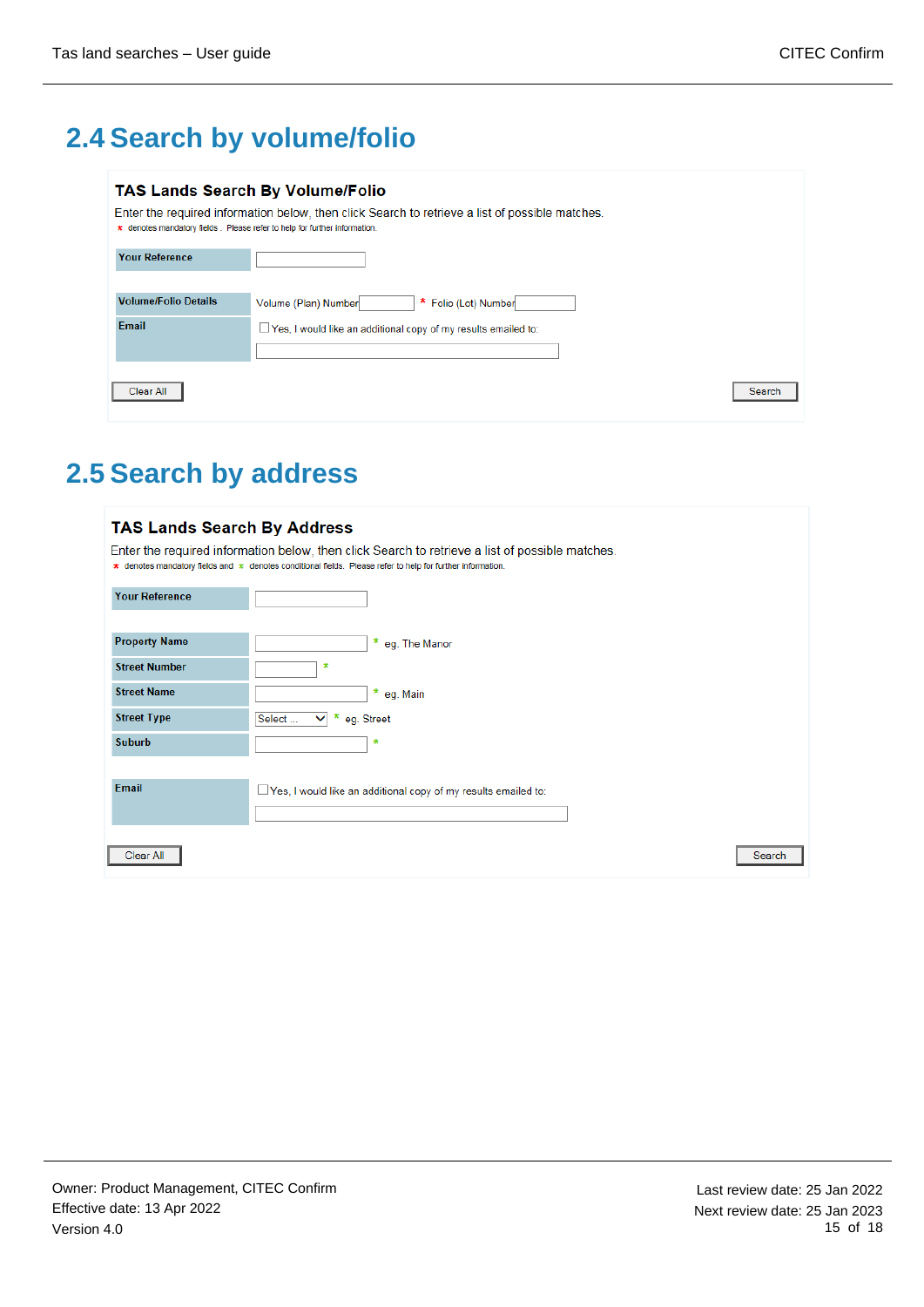# <span id="page-15-0"></span>**2.6 Search by dealing number**

| <b>TAS Lands Search By Dealing Number</b>                                 |                                                                                                 |  |
|---------------------------------------------------------------------------|-------------------------------------------------------------------------------------------------|--|
| * denotes mandatory fields. Please refer to help for further information. | Enter the required information below, then click Search to retrieve a list of possible matches. |  |
| <b>Your Reference</b>                                                     |                                                                                                 |  |
| <b>Dealing Number</b>                                                     | * e.g. C733766                                                                                  |  |
| Email                                                                     | $\Box$ Yes, I would like an additional copy of my results emailed to:                           |  |
| Clear All                                                                 | Search                                                                                          |  |

<span id="page-15-1"></span>Note: To order a copy of a dealing, use the [Torrens scanned dealing search.](#page-15-1)

You may need to obtain the folio text (title) to identify the relevant dealing number.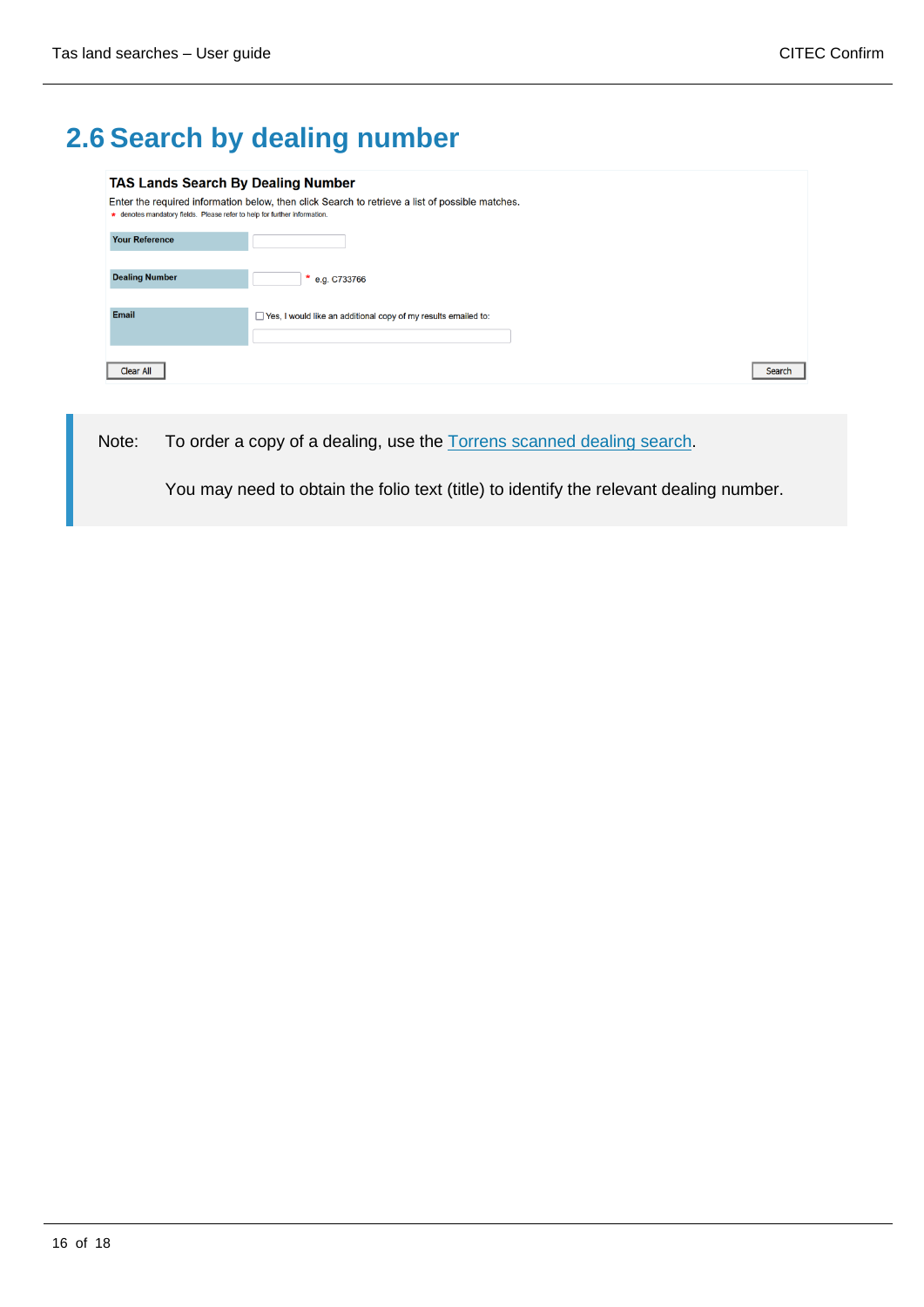# <span id="page-16-0"></span>**3 Torrens scanned dealing search**

Torrens scanned dealings are copies of dealings registered against a certificate of title under the *Land Titles Act 1980* (Tas) (sometimes referred to as a Torrens title).

A Torrens dealing could include a transfer, mortgage, easement or caveat, or an instrument such as a covenant. This search is available for dealings registered from 13 May 1991 onwards.

A Torrens scanned dealing may be useful to:

- $\blacktriangleright$ find out more about the history of a property's ownership
- $\blacktriangleright$ check how an easement or covenant affects a property.
- ь Not all dealings are scanned electronically.

View a sample [Torrens scanned dealing.](https://www.confirm.com.au/wp-content/uploads/tas_land_torrensdealing_sample.pdf)

### <span id="page-16-1"></span>**3.1 How to complete a search**

For Torrens scanned dealings, you can search by:

- volume/folio
- dealing number.
- 1. On the search details input screen, enter your reference, the details you're searching on and click **Search.**
- 2. The browse screen will display. Select the document/s you require and click **\$ Search \$**.
- 3. Your search will proceed to a Results page. Select **COMPLETED** to continue to the Result summary page and access your results.